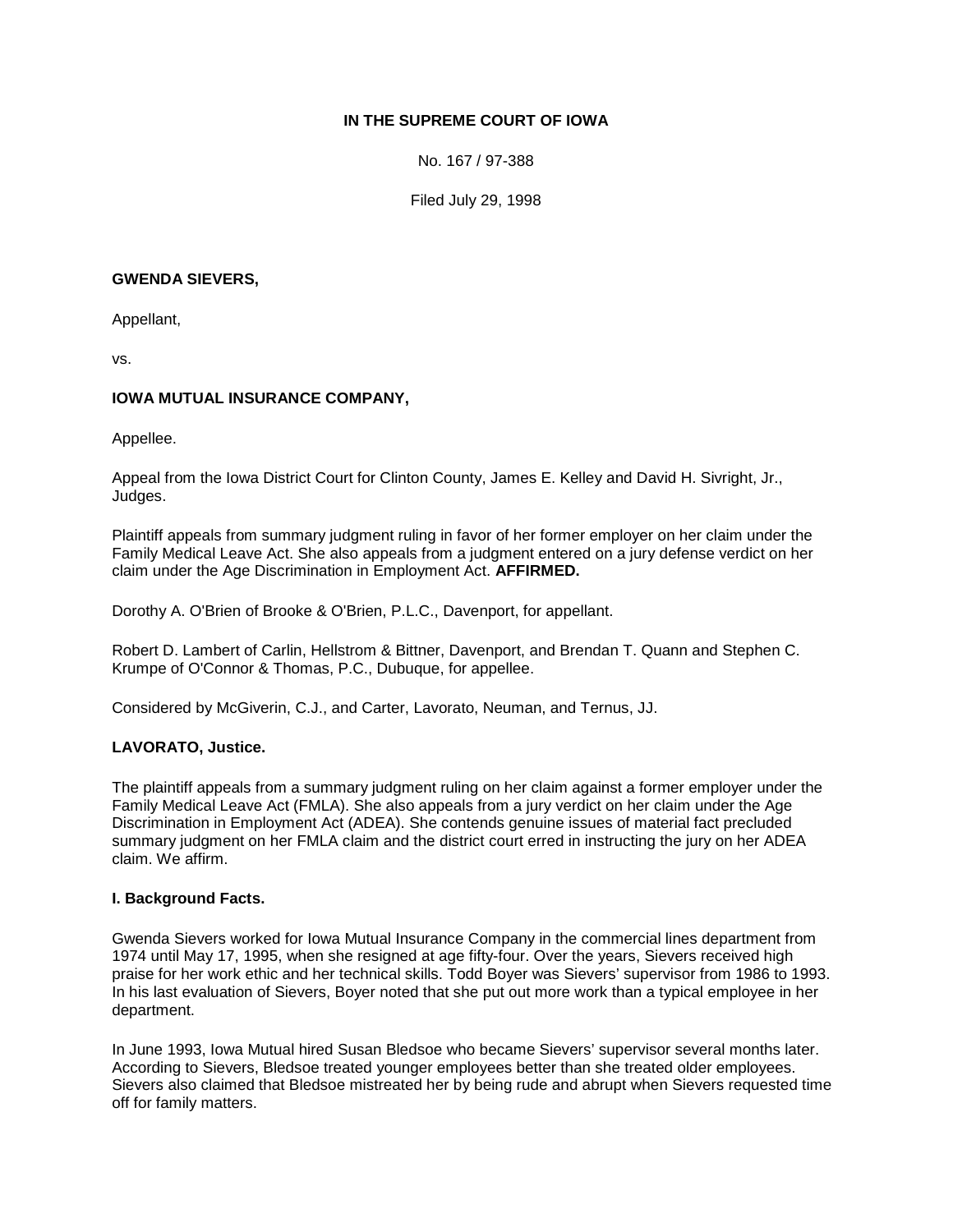On Friday, May 12, 1995, Sievers' adult daughter, Debbie Diercks, suffered a seizure. Apparently, Diercks had suffered seizures in the past dating from a childhood head injury. Sievers asked Bledsoe for time off to accompany her daughter to South Dakota for chiropractic treatment.

Allegedly, Bledsoe reacted angrily to the request but in the end granted it. Sievers, however, did not make the trip. Other family members accompanied the daughter to South Dakota.

The following Monday, Sievers returned to work and remarked to a coemployee about Bledsoe's rude behavior the preceding Friday. Bledsoe heard about the remark and confronted Sievers about it. Sievers responded by telling Bledsoe that "things were not working out," she did not know if she could continue working for Bledsoe, and perhaps she–Sievers–should transfer to another department.

Sievers tried to meet with James Owens, who was Bledsoe's immediate supervisor, and John Howes, the personnel director. Neither man would meet with Sievers.

On Wednesday, May 17, Bledsoe met alone with Howes. The two discussed four options: Sievers could (1) transfer, (2) resign, (3) stay until she qualified for early retirement the following August at which time her employment would be terminated, or (4) stay in Bledsoe's department.

Later that day, Bledsoe met with Sievers and another employee. Bledsoe presented Sievers with only two options: Sievers could resign immediately or wait until August for early retirement. Sievers then signed a letter of resignation. According to Sievers, Bledsoe denied her request for time to consider the options. Iowa Mutual maintained that it terminated Sievers' employment because she "drew a line in the sand," and the company believed Bledsoe deserved to be supported in the power struggle Sievers created.

In July, a thirty-four year old employee transferred into the commercial lines department and assumed about sixty percent of Sievers' work load.

#### **II. Proceedings.**

Sievers sued Iowa Mutual for age discrimination under both the Iowa Civil Rights statute and the federal ADEA. *See* Iowa Code ch. 216 (1993); 29 U.S.C. §§ 621-34 (1994). Sievers also alleged that Iowa Mutual retaliated against her for filing a claim with the Iowa Civil Rights Commission. Sievers based her retaliation claim on Iowa Mutual's alleged refusal to reemploy her when positions opened up. In addition, Sievers alleged that Iowa Mutual violated the federal FMLA by discouraging her from taking time off to accompany her daughter to South Dakota and forcing her to resign because of her request for time off. *See* 29 U.S.C. § 2615(a).

District judge David H. Sivright, Jr. granted Iowa Mutual summary judgment on Sievers' FMLA and retaliation claims. District judge James E. Kelley presided over the jury trial of Sievers' ADEA claim. The parties stipulated that the jury's verdict on the federal age discrimination claim would be binding on the state age discrimination claim. The jury returned a verdict in favor of Iowa Mutual.

Sievers appeals from the summary judgment ruling on her FMLA claim but does not appeal from the court's ruling on her retaliation claim. She also appeals from the judgment entered on the defense jury verdict on her ADEA claim.

#### **III. The Summary Judgment Ruling.**

We review a district court grant of summary judgment for errors of law. *Mewes v. State Farm Auto. Ins. Co.*, 530 N.W.2d 718, 721 (Iowa 1995). Summary judgment is appropriate only when the entire record shows there is no genuine issue of material fact and the moving party is entitled to judgment as a matter of law. Iowa R. Civ. P. 237(c). A "genuine" issue of material fact exists if the evidence is such that a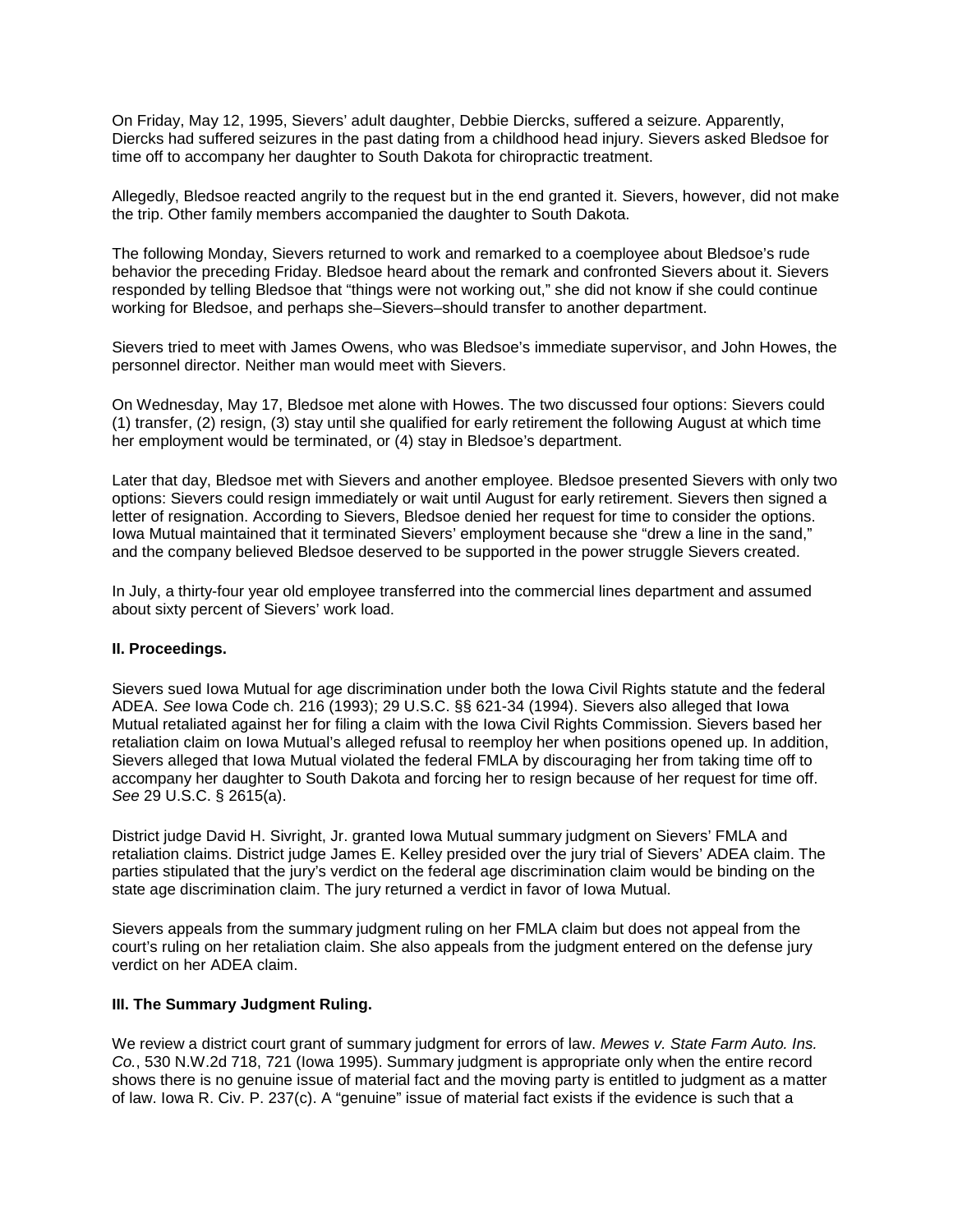reasonable jury could return a verdict for the nonmoving party. *Fees v. Mutual Fire & Auto. Ins. Co.*, 490 N.W.2d 55, 57 (Iowa 1992). A fact is "material" only if it is outcome determinative. *Id.* In reviewing summary judgment rulings, we consider the record evidence in the light most favorable to the nonmoving party. *Mewes,* 530 N.W.2d at 721. The record includes the pleadings, depositions, answers to interrogatories, admissions, and affidavits. Iowa R. Civ. P. 237(c).

**A. The FMLA.** The purpose of the FMLA is

(1) to balance the demands of the workplace with the needs of families, to promote the stability and economic security of families, and to promote national interests in preserving family integrity;

(2) to entitle employees to take reasonable leave for medical reasons, for the birth or adoption of a child, and for the care of a child, spouse, or parent who has a serious health condition;

(3) to accomplish the purposes described in paragraphs (1) and (2) in a manner that accommodates the legitimate interests of employers;

(4) to accomplish the purposes described in paragraphs (1) and (2) in a manner that, consistent with the Equal Protection Clause of the Fourteenth Amendment, minimizes the potential for employment discrimination on the basis of sex by ensuring generally that leave is available for eligible medical reasons (including maternity-related disability) and for compelling family reasons, on a gender-neutral basis; and

(5) to promote the goal of equal employment opportunity for women and men, pursuant to such clause.

29 U.S.C. § 2601(b).

The FMLA pertinently provides that

an eligible employee shall be entitled to a total of 12 workweeks of leave during any 12 month period for one or more of the following:

. . . .

(C) In order to care for . . . a . . . daughter . . . of the employee, if such . . . daughter . . . has a serious health condition.

*Id.* § 2612(a)(1).

The pertinent prohibited acts provisions of the FMLA provide:

- (a) Interference with rights
- (1) Exercise of rights

It shall be unlawful for any employer to interfere with, restrain, or deny the exercise of or the attempt to exercise, any right provided under this subchapter.

(2) Discrimination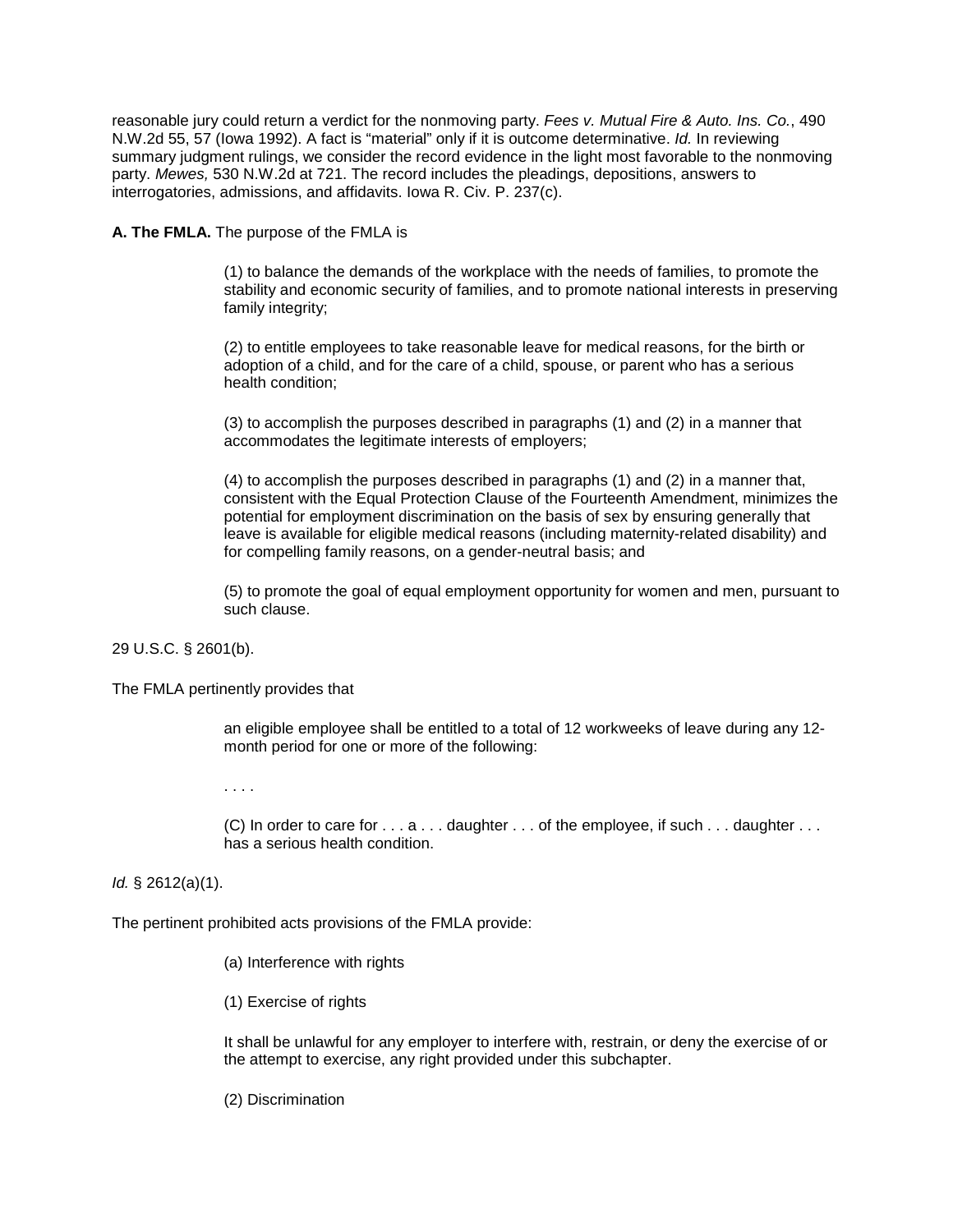It shall be unlawful for any employer to discharge or in any other manner discriminate against any individual for opposing any practice made unlawful by this subchapter.

*Id.* § 2615.

**B. Whether Sievers was eligible for leave under the FMLA.** In its motion for summary judgment, Iowa Mutual alleged Sievers failed to show a genuine issue of material fact regarding whether she was eligible for leave under the FMLA. Although the district court did not base its ruling on this ground, we can address it. *See Bensley v. State*, 468 N.W.2d 444, 445 (Iowa 1991) (holding that appellate court can uphold a trial court's ruling on any ground appearing in the record, whether urged in the trial court or not).

One ground of Iowa Mutual's eligibility challenge is the efficacy of chiropractic treatment for seizures. We view the challenge as one calling into question whether the FMLA covers chiropractic treatment under the circumstances of this case. To answer this question, we need to analyze several provisions of the Act.

As mentioned, the FMLA provides qualified leave "[i]n order to care for" a family member (an adult daughter in this case) who "has a serious health condition." 29 U.S.C. § 2612(a)(1)(C). As relevant here, § 2611(11) of the Act defines a "serious health condition" as

an illness, injury, impairment, or physical or mental condition that involves–

. . . .

(B) continuing treatment by a health care provider.

Under § 2611(6) of the Act,

[t]he term "health care provider" means–

(A) a doctor of medicine or osteopathy who is authorized to practice medicine or surgery (as appropriate) by the State in which the doctor practices; or

(B) any other person determined by the Secretary to be capable of providing health care services.

There is no record proof that the chiropractor who treated Sievers' daughter qualified under  $\S$  2611(6)(A) as a doctor of medicine or osteopathy.

That leaves for our consideration whether the chiropractor qualified under  $\S$  2611(6)(B)–any other person determined by the Secretary to be capable of providing health care services.

A federal regulation defines "capable of providing health care services":

Others "capable of providing health care services" include only: . . . (1) . . . chiropractors (limited to treatment consisting of manual manipulation of the spine to correct a subluxation as demonstrated by X-ray to exist) authorized to practice in the State and performing within the scope of their practice as defined under State law.

29 C.F.R. § 825.118(b).

Thus, for chiropractic treatment to qualify as health care services under the Act, an employee must establish the following: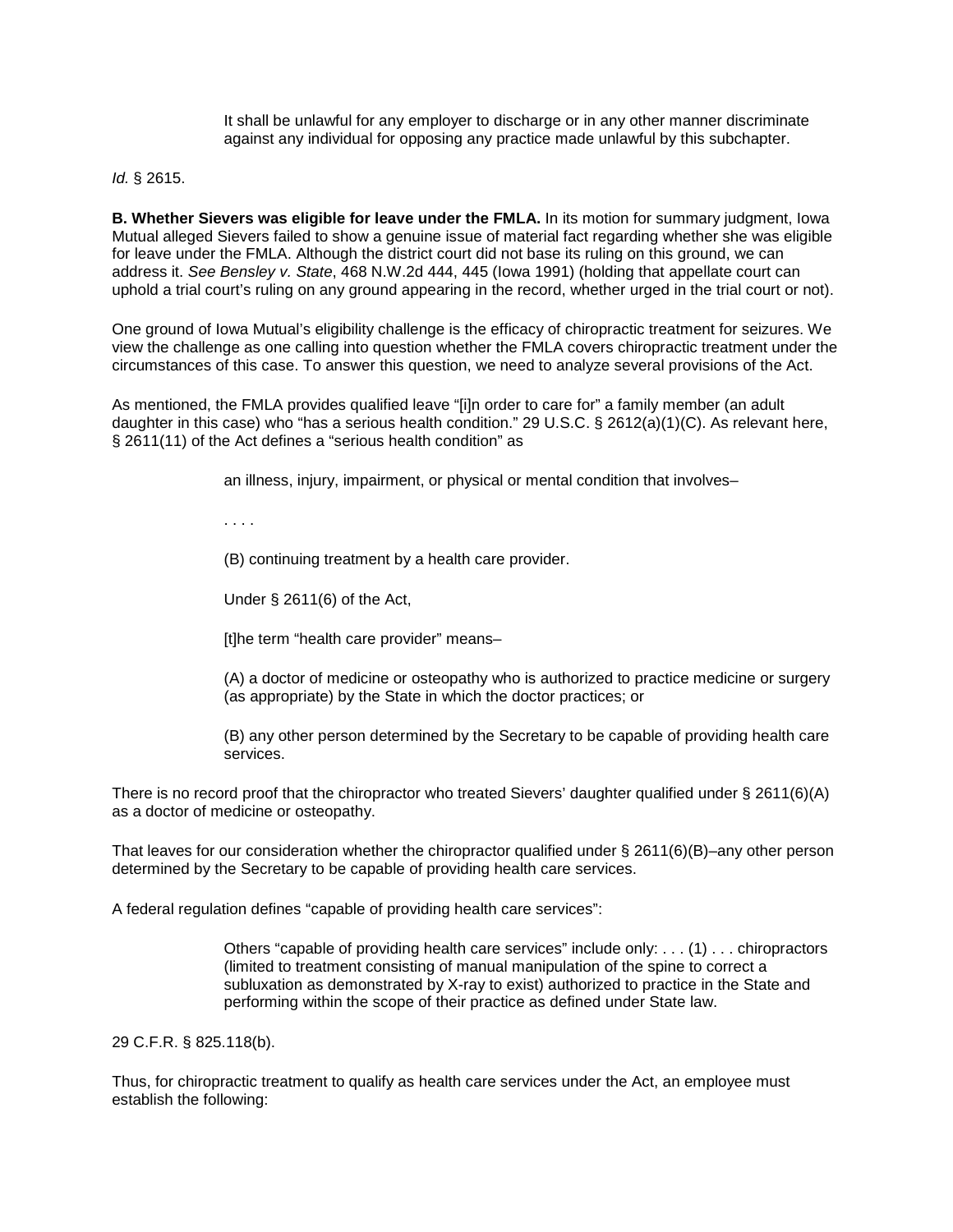(1) the chiropractor performing the treatment is authorized to practice in the state in which the treatment is performed;

(2) the treatment must be within the scope of the chiropractor's practice as defined under the law in the state where the chiropractor is practicing;

(3) the treatment must consist of manual manipulation of the spine to correct a subluxation; and

(4) X-rays must demonstrate the existence of the subluxation.

A subluxation is a misalignment of spinal segments. For example, a vertebra is misaligned in relation to the vertebrae above and below it. 4 Roscoe N. Gray, M.D. & Louise J. Gordy, M.D., *Attorney's Textbook of Medicine* paras. 12.41, 12.41(1), at 12-20 (3d ed. 1998). Contemporary chiropractic definitions of subluxation include three additional criteria:

(1) occlusion of a foramen;

(2) pressure on the nerves; and

(3) interference with transmission of nerve impulses.

*Id.* para. 12.41(1), at 12-20.

The summary judgment record on the chiropractic treatment included only a handwritten note from Ernuna Ortman, the chiropractor who treated Sievers' daughter. The note states:

> I treated Debbie Diercks May 15, 16, 17, 18, 19. She has extreme tension in her cervical & upper dorsal area. She responded quite well to our manipulative therapy. I feel this condition produces fibro-myalgic symptoms but it is really more muscular tension & spasms.

We think this note fails to generate a genuine issue of material fact on the requirements to qualify chiropractic treatment for FMLA coverage purposes. For example, there was no showing that the chiropractor who treated Sievers' daughter was authorized to practice in South Dakota. Nor was there any showing that South Dakota law allowed the chiropractor to treat neurological disorders like seizures. *See Iowa Kemper Ins. Co. v. Cunningham*, 305 N.W.2d 467, 469 (Iowa 1981) (holding that court will not take judicial notice of foreign law that is neither pleaded nor proven). The record contained no X-rays to show that Sievers' daughter even suffered from a subluxation.

Given this record, we think the district court properly sustained Iowa Mutual's summary judgment motion on the FMLA claim. Sievers failed to generate a genuine issue of material fact on whether she was eligible for leave "to care for" an adult daughter with a "serious health condition." In short, Sievers neglected to produce any evidence her daughter's chiropractor was qualified as one "capable of providing health care services" to the daughter under the circumstances of this case.

### **IV. The ADEA Claim.**

Sievers contends the district court incorrectly instructed the jury on her ADEA claim. She contends the instructions taken as a whole are confusing, unfairly defense-oriented, and saddle her with nearly impossible burdens of proof. Iowa Mutual responds such a broadsided attack on the instructions fails to preserve error. Sievers also raises specific objections to various instructions the district court submitted to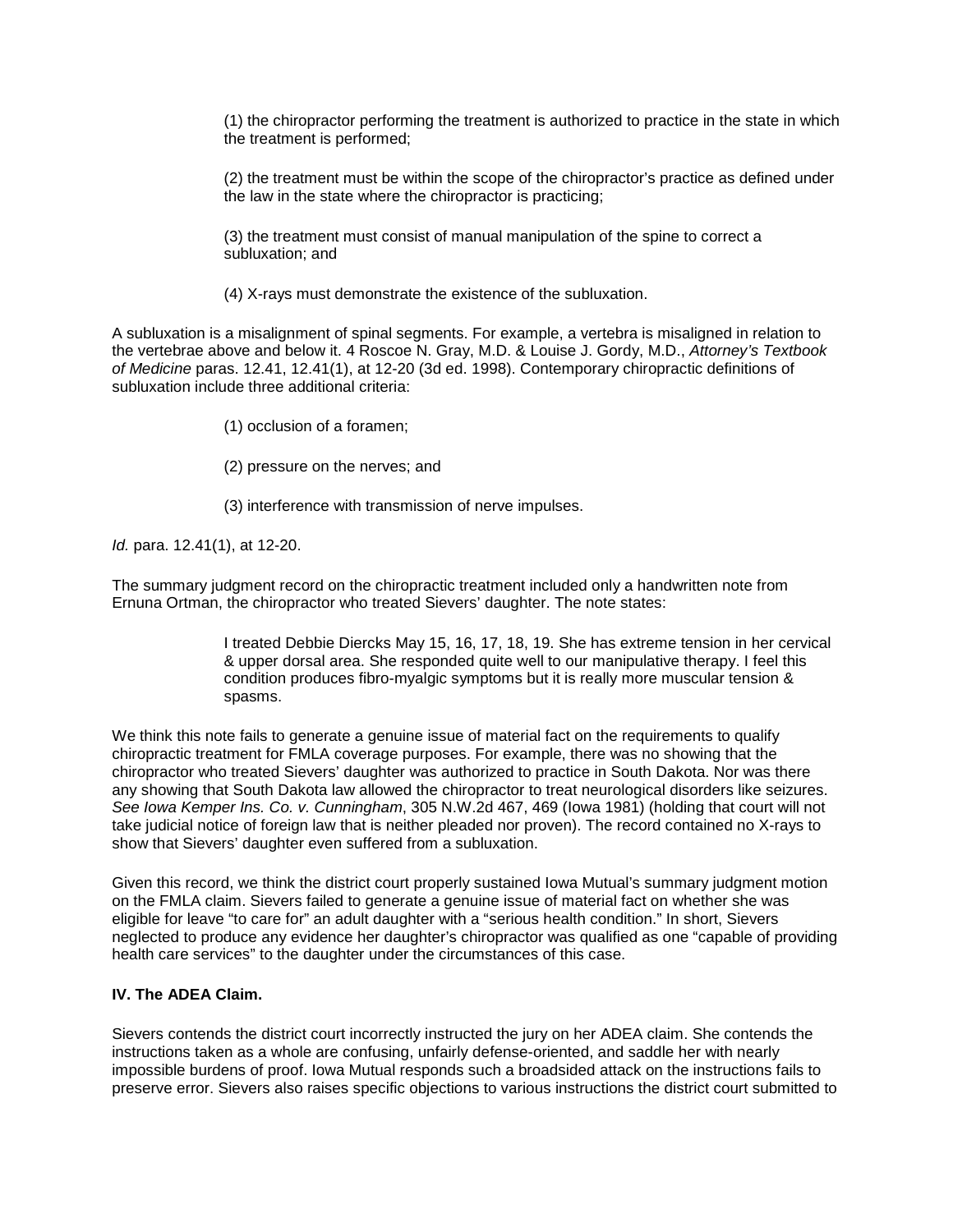the jury. Iowa Mutual contends Sievers never made any of these specific objections in the district court. For these reasons, Iowa Mutual concludes Sievers preserved no error for our review.

We review objections to instructions on assigned error. Iowa R. Civ. P. 4; *Grefe & Sidney v. Watters*, 525 N.W.2d 821, 824 (Iowa 1994). On appeal, we consider only those objections to instructions raised in the district court. Iowa R. Civ. P. 196; *Grefe & Sidney*, 525 N.W.2d at 824. To preserve error for our review, a party must specify the subject and grounds of the objection. Iowa R. Civ. P. 196; *Grefe & Sidney*, 525 N.W.2d at 824. The objection must be sufficiently specific to alert the district court to the basis of the complaint so that if there is error the court may correct it before submitting the case to the jury. *Grefe & Sidney*, 525 N.W.2d at 824. A party therefore may not amplify or change the grounds on appeal. *Moser v. Stallings*, 387 N.W.2d 599, 604 (Iowa 1986).

Like Iowa Mutual, we too have carefully compared Sievers' objections to the instructions in the district court with those she raises on appeal. We agree with Iowa Mutual that the objections she now raises– with the exception of two–are new or amplify the grounds she raised in the district court. The two exceptions, which we address shortly, relate to instruction nine, the marshaling instruction.

Although in the district court Sievers did characterize the instructions as "confusing, unfairly defenseoriented and improperly present[ing] nearly impossible burdens of proof to the plaintiff", we deem such a challenge too vague and generalized to preserve error. *See id.*; *Clausen v. R.W. Gilbert Constr. Co.,* 309 N.W.2d 462, 467 (Iowa 1981). Such a challenge does nothing to inform a trial judge *how* particular instructions were confusing, or were unfairly defense-oriented, or improperly placed on the plaintiff impossible burdens of proof.

**A. Whether instruction nine improperly incorporates allocation of burdens of production under**  *McDonnell Douglas.* Sievers objected to instruction nine on two grounds, both of which she raises on appeal. She first complains instruction nine improperly incorporates the shifting burdens of production under *McDonnell Douglas Corp. v. Green,* 411 U.S. 792, 93 S. Ct. 1817, 36 L. Ed. 2d 668 (1973). She relies on *Grebin v. Sioux Falls Independent School District,* 779 F.2d 18, 20 (8th Cir. 1985) (holding that in jury cases trial courts should not incorporate in instructions the three-part *McDonnell* analysis of prima facie case, answer, and rebuttal).

Recently, we described the elements of a prima facie case and allocation of the evidentiary burdens under a *McDonnell Douglas* type case:

> the plaintiff must first establish a prima facie case of discrimination–that he was a member of a protected class, performing his work satisfactorily, and had adverse action taken against him. The defendant must then articulate a legitimate nondiscriminatory reason for the action. Although the defendant need not establish this by a preponderance of the evidence, he must clearly set forth some legitimate nondiscriminatory basis for his action. If the defendant satisfies his burden of asserting a legitimate explanation, the burden then shifts to the plaintiff to prove the asserted reason is merely pretext and that the discriminatory motive played a substantial part in the actions taken.

*Vaughan v. Must, Inc.*, 542 N.W.2d 533, 538 (Iowa 1996) (citations omitted).

In *St. Mary's Honor Center v. Hicks*, the Supreme Court further explained burden shifting in the context of an age discrimination claim:

> Under the *McDonnell Douglas* scheme, "[e]stablishment of the prima facie case in effect creates a presumption that the employer unlawfully discriminated against the employee." To establish a "presumption" is to say that a finding of the predicate fact (here, the prima facie case) produces "a required conclusion in the absence of explanation" (here, the finding of unlawful discrimination). Thus, the *McDonnell Douglas* presumption places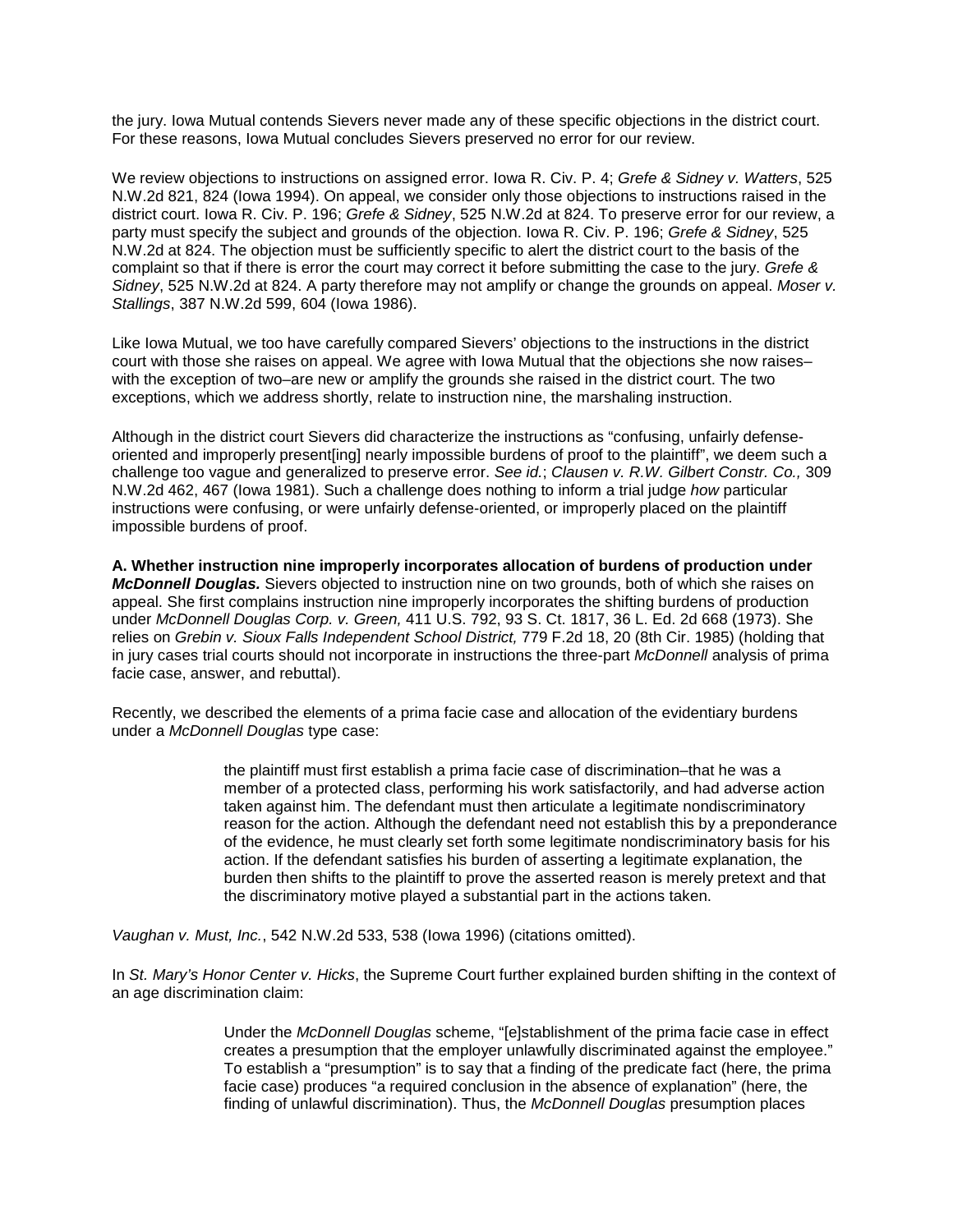upon the defendant the burden of producing an explanation to rebut the prima facie case–i.e., the burden of "producing evidence" that the adverse employment actions were taken "for a legitimate nondiscriminatory reason." "[T]he defendant must clearly set forth, through the introduction of admissible evidence," reasons for its actions which, if believed by the trier of fact, would support a finding that unlawful discrimination was not the cause of the employment action. It is important to note, however, that although the *McDonnell Douglas* presumption shifts the burden of production to the defendant, "[t]he ultimate burden of persuading the trier of fact that the defendant intentionally discriminated against the plaintiff remains at all times with the plaintiff."

509 U.S. 502, 506-07, 113 S. Ct. 2742, 2747, 125 L. Ed. 2d 407, 416 (1993) (citations omitted).

Instruction nine stated:

In this case, the plaintiff, Gwenda Sievers, must prove all of the following elements by a preponderance of the evidence:

1. The plaintiff was over 40 years of age;

2. The plaintiff, on and before May 17, 1995, met the defendant employer's job performance expectations;

3. The defendant constructively discharged the plaintiff; and

4. Plaintiff was replaced by a younger person after the discharge.

If the plaintiff has not proved any one of the above numbered elements by a preponderance of the evidence, your verdict must be for the defendant.

If plaintiff has proved all of these elements by a preponderance of the evidence, then you will determine whether the plaintiff's age was a determining factor in the decision to constructively discharge her, or whether the decision was based on a legitimate nondiscriminatory reason, as claimed by the defendant. If plaintiff has proved by a preponderance of the evidence that her age was a determining factor in the defendant's decision, then your verdict must be for the plaintiff; if she has not proved it, your verdict must be for the defendant.

Instruction nine is a correct statement of the law, containing all of the necessary elements detailed in *McDonnell Douglas.* The instruction correctly focuses on Sievers' ultimate burden of proving, at the risk of nonpersuasion, that Iowa Mutual constructively discharged her because of her age. *See St. Mary's*, 509 U.S. at 507, 113 S. Ct. at 2747, 125 L. Ed. 2d at 416. Further, we fail to see where the instruction mentions any burden shifting formulation set out in *McDonnell Douglas* and as more fully explained in *Hicks.*

**B. Whether it was incorrect to include the element that plaintiff was replaced by a younger person.** The only other preserved claim of error also pertains to instruction nine. Sievers contends there was no need to include element four–plaintiff was replaced by a younger person after the discharge. In support of her contention, Sievers argues that the prima facie case analysis is necessary only to determine whether a plaintiff has generated a rebuttable presumption of age discrimination. She further argues that some federal cases hold that the plaintiff may create the presumption without meeting all of the elements of the *McDonnell Douglas* prima facie case analysis. The notion is that whether or not the position has been filled is irrelevant because the fact that the employee was not replaced weakens but does not eliminate the inference of discrimination. *See, e.g., Meiri v. Dacon*, 759 F.2d 989, 995-96 (2d Cir. 1985).